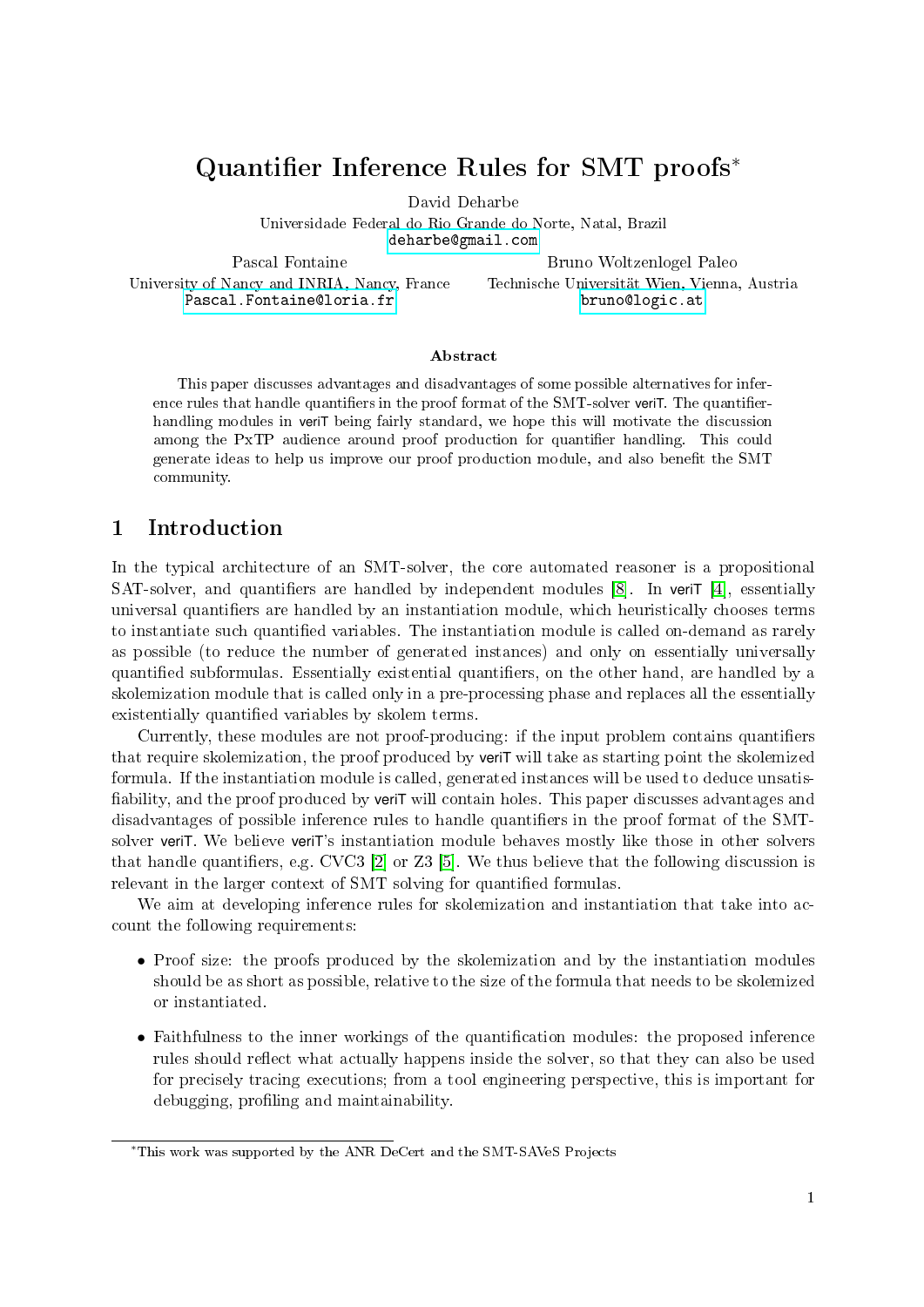- Ease of programming: our solver has a generic framework for proof production; it is desirable that the new inference rules comply with this framework.
- Compatibility with the proof format: veriT's input format follows the SMT-LIB standard; its output format also obeys the proposed proof format [\[3\]](#page-6-4). Hence the inference rules should be expressible in this format.
- Fine-grainedness and simplicity: the inference rules should describe instantiation and skolemization in steps that are as small and simple as possible.
- Generality: inference rules having a broader range of applicability should be preferred to over-specialized inference rules that can be used only for specific purposes.
- Elegance: the proposed inference rules should fit into the style of rules already existing in the solver.
- Complexity of proof-checking: it should be possible for an external proof checker to efficiently check instances of the proposed inference rules.
- User-friendliness: the proposed inference rules should be suitable for the users of the solver and their applications.

In this paper we discuss some alternative inference rules, focusing on the more objective and more easily measurable criteria mentioned above (e.g. proof size, fine-grainedness and complexity of proof-checking). And we leave the more subjective criteria for future work.

### 2 The Proof Format

veriT's proof format follows a proposed format [\[3\]](#page-6-4) in the philosophy of the SMT-LIB standard [\[1\]](#page-6-5). Its grammar is partially shown below. Clauses are sets of arbitrary formulas (not only literals), and inference rules have an arbitrary number of clauses as premises and a single clause as conclusion. Optionally, an inference rule may also take terms and attributes as arguments.

```
\langle \text{gen \; clause} \rangle ::= \langle \text{clause} \; \text{id} \rangle(\langle \text{rule}~\text{id} \rangle(: clauses (\langlegen clause\rangle^*) | :all-clauses)?
                                      (\text{terms } (\langle \text{term} \rangle^*))?
                                      \langleattribute\rangle^*(\text{:conclusion } \langle \text{clause} \rangle)?| (subproof \proofstep)<sup>*</sup> (:conclusion \clause))?)
```
This document describes inference rules abstractly, using a proof-theoretical notation that is independent from any concrete proof format. The translation from this notation to the proof format is easy. An inference with the form

$$
\frac{\Gamma_1 \cdots \Gamma_n}{\Gamma} \ rule\_id(term^*; attribute^*)
$$

becomes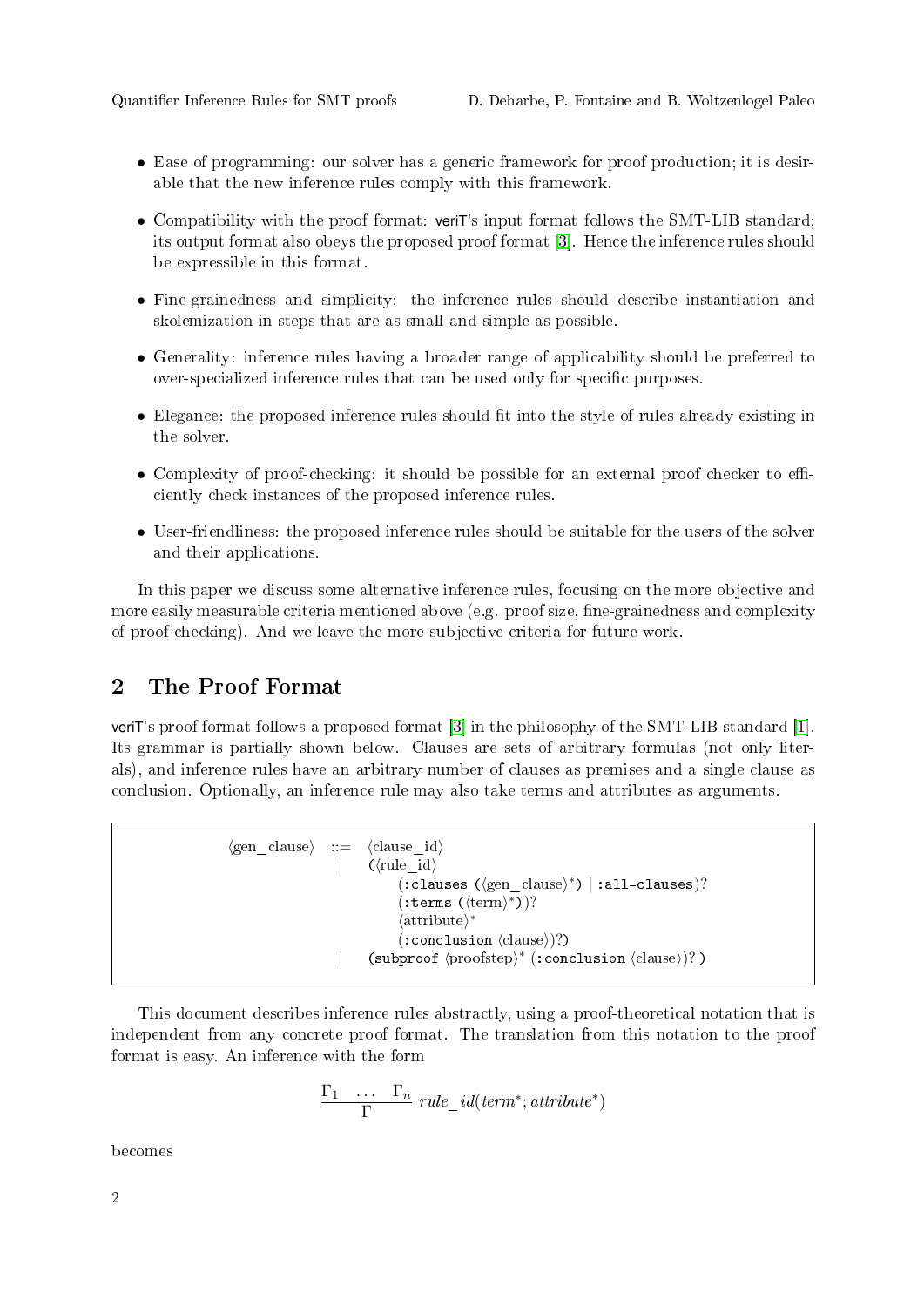```
(rule_id
(:clauses (\eta(\Gamma_1)\dots\eta(\Gamma_n)))?
(\text{terms } (\langle \text{term} \rangle^*))?
\langleattribute\rangle^*(:conclusion Γ)?)
```
where  $\eta(\Gamma_i)$  is either the clause id of  $\Gamma_i$  or an inference rule instance that derives  $\Gamma_i$  or a subproof that derives  $\Gamma_i$ .

#### 3 Rules for Instantiation of Essentially Universal Quantifiers

Essentially universal quantifiers are universal quantifiers that occur with positive polarity or existential quantifiers that occur with negative polarity. Essentially universally quantified variables can be instantiated by any term of the suitable sort. When a satisfying assignment that does not generate any theory conflict contains an essentially universally quantified formula, the instantiation module generates and returns singleton clauses whose only formulas are instances of an instantiation axiom schema. The instantiation terms are usually chosen by a heuristic based on E-matching [\[6,](#page-6-6) [9\]](#page-6-7). This heuristic selects ground terms that appear in the literals composing the satisfying assignment, sometimes based on annotations called triggers (i.e. sets of term patterns). If a quantified formula is of the form  $\forall x_1, \ldots, \forall x_n. A[x_1, \ldots, x_n]$  or  $\neg \exists x_1, \ldots, \exists x_n. A[x_1, \ldots, x_n]$ with  $A[\_]$  being a formula not starting with an essentially universal quantifier  $\_\_$  the instantiation module instantiates not only the first universally quantified variable  $x_1$ , but all the variables  $x_i$  at once. This instantiation heuristic (based on E-matching) is incomplete, and a simple clause set that is unsatisfiable but irrefutable due to this incompleteness is simple:  $\{\forall x.P(x) ; \forall y.\neg P(y)\}.$ To find a refutation, the solver shall instantiate x and y to the same arbitrary term t and resolve the two unit clauses with each other.

Taking these remarks into account, the most straightforward inference rules for the instantiation module would be:  $\epsilon$  in the latter  $\epsilon$ 

$$
\frac{\nabla \vec{x}. F(\vec{x}) \to F(\vec{a})}{F(\vec{a}) \to \exists \vec{x}. F(\vec{x})} \stackrel{for all\_inst\_axiom}{\text{exists\_inst\_axiom}}
$$

where  $\vec{x}$  denotes a sequence of variables  $x_1, \ldots, x_n$  and  $\vec{a}$  a sequence of terms  $a_1, \ldots, a_n$  of suitable sort.

An obvious and easily implementable idea to improve these rules is to combine them with the clause form transformation rule for implication, as shown below. This reduces the size of proofs, since it eliminates the need to always apply the implication rules after the instantiation axioms.

$$
\frac{\overline{\neg \forall \vec{x}. F(\vec{x}), F(\vec{a})} \quad \text{for all\_inst\_cnf\_axiom}}{\neg F(\vec{a}), \exists \vec{x}. F(\vec{x})} \quad \text{exists\_inst\_cnf\_axiom}
$$

In first-order resolution proofs, it is usual to follow a convention that considers variables to be implicitly universally quantified. Universal quantifiers then simply do not (need to) appear in the proof. One might wonder if it would be desirable to adopt a similar convention in the presented proof format and rules. The answer is negative: because the SMT-LIB standard does not enforce any naming convention to distinguish identifiers for constants and for free variables. a proof checker would not be able to (easily) tell whether a given identifier (e.g.  $x$ ) is a constant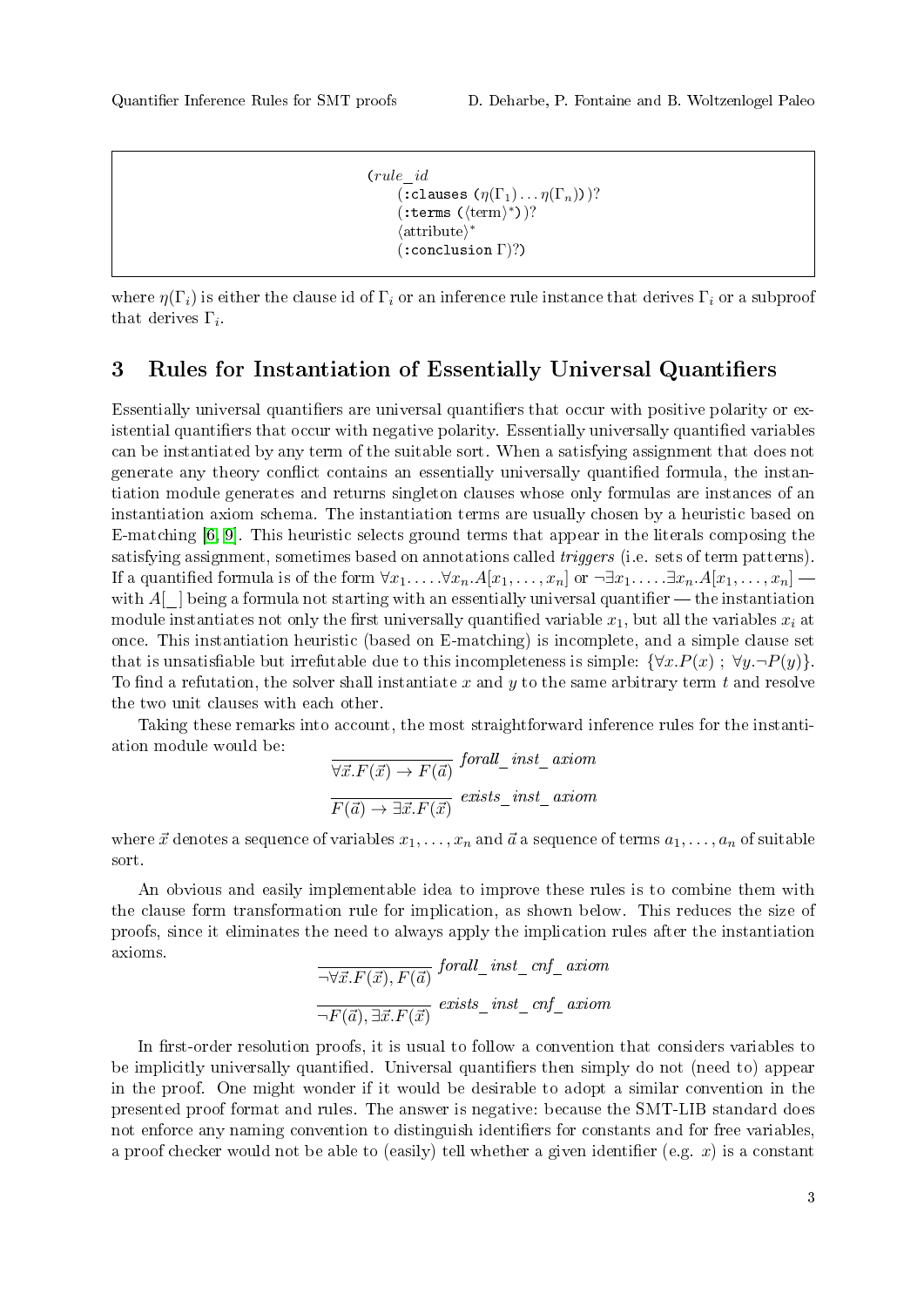or a variable. With explicit rules for omiting the quantifiers, a more sophisticated proof-checker could keep track of which identifiers are variables. However, this would imply an undesirable loss of simplicity of the proof format and of the proof checker.

#### 4 Rules for Skolemization of Essentially Existential Quantifiers

Essentially existential quantifiers are existential quantifiers that occur with positive polarity or universal quantifiers that occur with negative polarity. veriT eliminates them by skolemization during a pre-processing phase. The simplest solution would be to disregard this kind of pre-processing in the proof production. However, this would go against the style of veriT's proof format, since veriT does produce proofs for other pre-processing tasks such as clause form transformation. Another simple solution consists of having a single macro inference rule that skolemizes all essentially existential quantifiers:

$$
\frac{F}{sk(F)}\;skolemize\_all
$$

where  $sk(F)$  is any skolemization of F.

The rule *skolemize* all is simple to implement in veriT and simple to check by an independent proof checker. The proof checker just needs to traverse  $F$  and  $sk(F)$  once, checking that each essentially existential quantifier is eliminated and the quantified variables it binds are replaced by skolem terms headed by skolem symbols that do not occur anywhere else in the proof and whose arguments are (a subset, depending on the skolemization algorithm used, of) variables bound by essentially universal quantifiers having scope over the eliminated quantifier. This rule is also convenient from the point of view of size, since it is clearly linear in the size  $|sk(F)|$  of sk(F).  $|sk(F)|$ , however, is in the worst case  $\Theta(|F|^2)$ , if F is a tree-formula. To see that  $|sk(F)|$ is  $O(|F|^2)$ , just note that the number of essentially existential quantifiers in |F| is  $O(|F|)$  and each of these quantifiers is replaced by a skolem-term of size  $O(|F|)$ . To see that in the worst case  $|sk(F)|$  is  $\Omega(|F|^2)$ , just consider the following example sequence:

$$
F_n = \forall x_1 \dots \forall x_n \exists y_1 \dots \exists y_n \dots P(x_1, \dots, x_n, y_1, \dots, y_n)
$$

If  $F$  is a dag-formula, skolemization may require it to be transformed to an exponentially bigger tree-formula first. In this case, the worst-case size of  $|sk(F)|$  is  $\Theta(2^{|F|})$ ). An example where this happens is available in [\[7\]](#page-6-8).

However, the rule *skolemize* all has the disadvantage of being very coarse-grained, since it skolemizes the whole formula at once. In trying to develop more fine-grained inference rules, it would be desirable to have something analogous to the rules forall inst axiom and exists inst axiom. This could be attempted with rules such as the following:

$$
\overline{\exists x. F(x) \to F(f_{new}(x_1, \dots, x_n))} \quad exists\_skolem\_axiom
$$
\n
$$
\overline{F(f_{new}(x_1, \dots, x_n)) \to \forall x. F(x)} \quad for all\_skolem\_axiom
$$
\n
$$
\overline{\neg \exists x. F(x), F(f_{new}(x_1, \dots, x_n))} \quad exists\_skolem\_cnf\_axiom
$$
\n
$$
\overline{\neg F(f_{new}(x_1, \dots, x_n)), \forall x. F(x)} \quad for all\_skolem\_cnf\_axiom
$$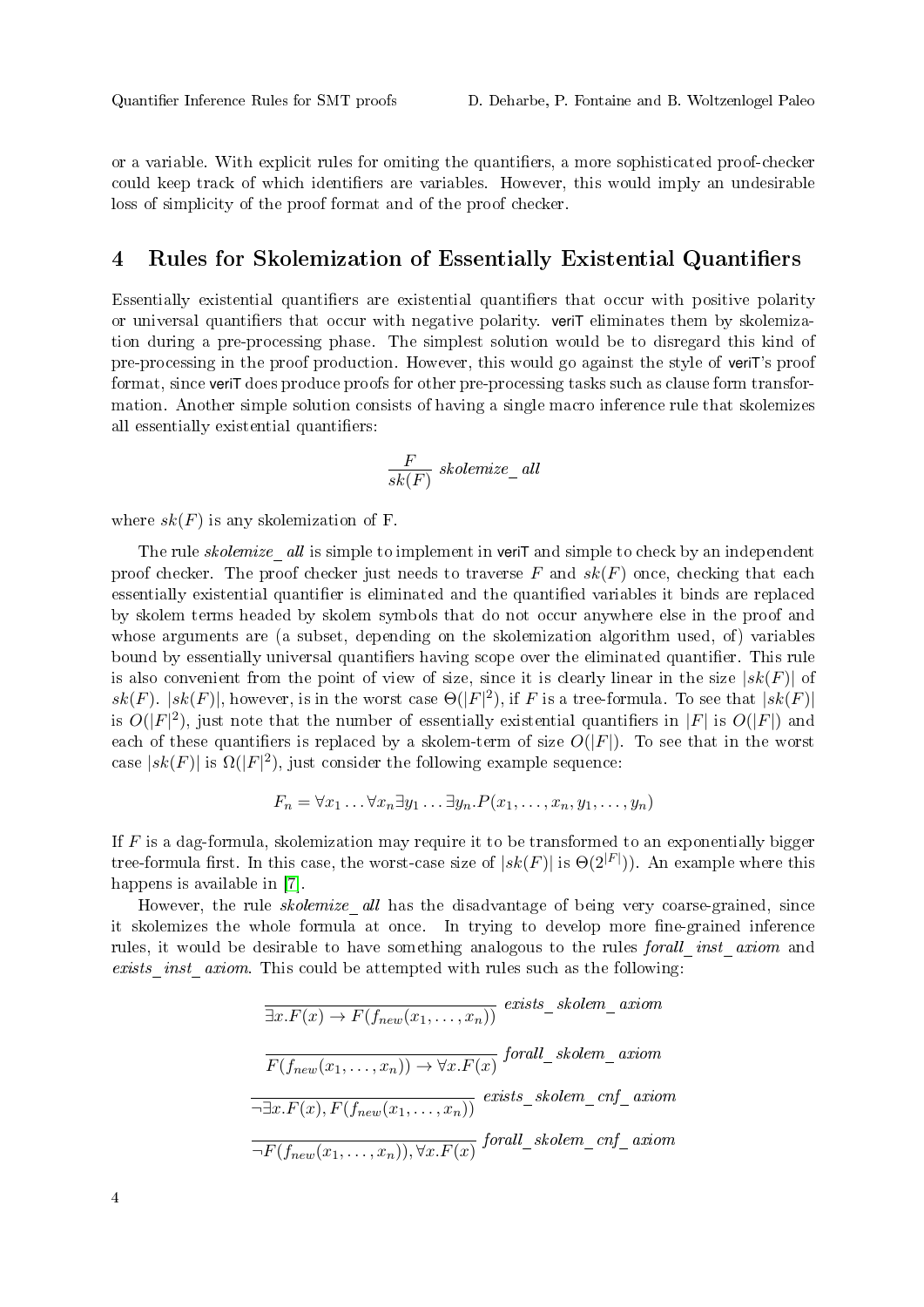where  $x_1, \ldots, x_n$  are the free variables occurring in  $F(x)$ ,  $f_{new}$  is a fresh new skolem symbol, not occurring anywhere else in the proof. The rules above are validity-preserving only if we just consider models in which  $f_{new}(x_1, \ldots, x_n)$  has a fixed interpretation as the witness of the essentially existentially quantied variable it replaces (if such a witness exists). Otherwise, these rules are merely satisfiability-preserving.

In the case of instantiation of essentially universal quantifiers, when a quantified formula  $g$ (e.g.  $\forall x.F(x)$ ) needs to be instantiated, g is one of the formulas in a clause c (e.g.  $\Gamma$ ,  $\forall x.F(x)$ ). So, after stating an instantiation axiom clause c' (e.g.  $\neg \forall x . F(x), F(a)$ ), we can do the actual instantiation of  $g$  in  $c$  simply by resolving  $c$  with  $c'$ . This replaces  $g$  by its instance in  $c$ . However, in the case of skolemization, a quantified formula g (e.g.  $\exists x.F(x)$ ) may often occur not shallowly as a direct formula of a clause c but more deeply as a subformula of a formula in  $c$  (e.g.  $\Gamma, \forall y \exists x . F(x)$ . Therefore, replacing q by its instance in c cannot be done simply by resolution with a skolemization axiom. To overcome this problem, a deep version of resolution is proposed, so that one of the resolved formulas can occur arbitrarily deep inside another formula. This rule may be used in the more general case of the replacement of a deep occurrence of a subformula by another:

$$
\frac{\Gamma, \neg F_1, F_2 \quad \Delta, F^+(F_1)}{\Gamma, \Delta, F^+(F_2)} \text{ deep\_resolution+}
$$
\n
$$
\frac{\Gamma, \neg F_1, F_2 \quad \Delta, F^-(F_2)}{\Gamma, \Delta, F^-(F_1)} \text{ deep\_resolution-}
$$

where the signs  $+$  and  $-$  indicate the polarity of the annotated subformula.

Note that deep\_resolution+ and deep\_resolution− are analogous to deep applications of modus ponens and modus tollens, but fit better in the style of veriT's proof format, which is based on resolution.

$$
\frac{\Gamma, F_1 \to F_2 \quad \Delta, F^+[F_1]}{\Gamma, \Delta, F^+[F_2]} \text{ deep\_modus\_ponents}
$$
\n
$$
\frac{\Gamma, F_1 \to F_2 \quad \Delta, F^-[F_2]}{\Gamma, \Delta, F^-[F_1]} \text{ deep\_modus\_tollens}
$$
\n
$$
\frac{\Gamma, F_1 \leftrightarrow F_2 \quad \Delta, F[F_1]}{\Gamma, \Delta, F[F_2]} \text{ deep\_replacement}
$$

This approach with skolemization axioms and deep resolution has many problems, though. Firstly, there is a significant increase in the size of proofs: if  $m$  quantifiers need to be skolemized and for the sake of fine-grainedness a deep replacement is performed separately for each of the quantifiers, then there will be  $\Theta(m)$  inferences, whose conclusions are of size  $O(|sk(F)|)$ . Consequently, there is also a significant increase in the proof-checking time. Anti-prenexing the quantifiers as much as possible could reduce this problem in the average case.

Secondly and perhaps more seriously, proof-checking the skolemization axiom rules and the deep resolution rules depends on being capable of distinguishing identifiers of free variables and constants, and the SMT-LIB standard does not enforce any distinction. To understand this issue, consider the following formulas:

$$
F_1 := \forall x. \exists y. P(x, c, y) \qquad F_2 := \forall c. \forall x. \exists y. P(x, c, y)
$$

and consider the following exists\_skolem\_axiom:

$$
\exists y P(x, c, y) \rightarrow P(x, c, f_{new}(x))
$$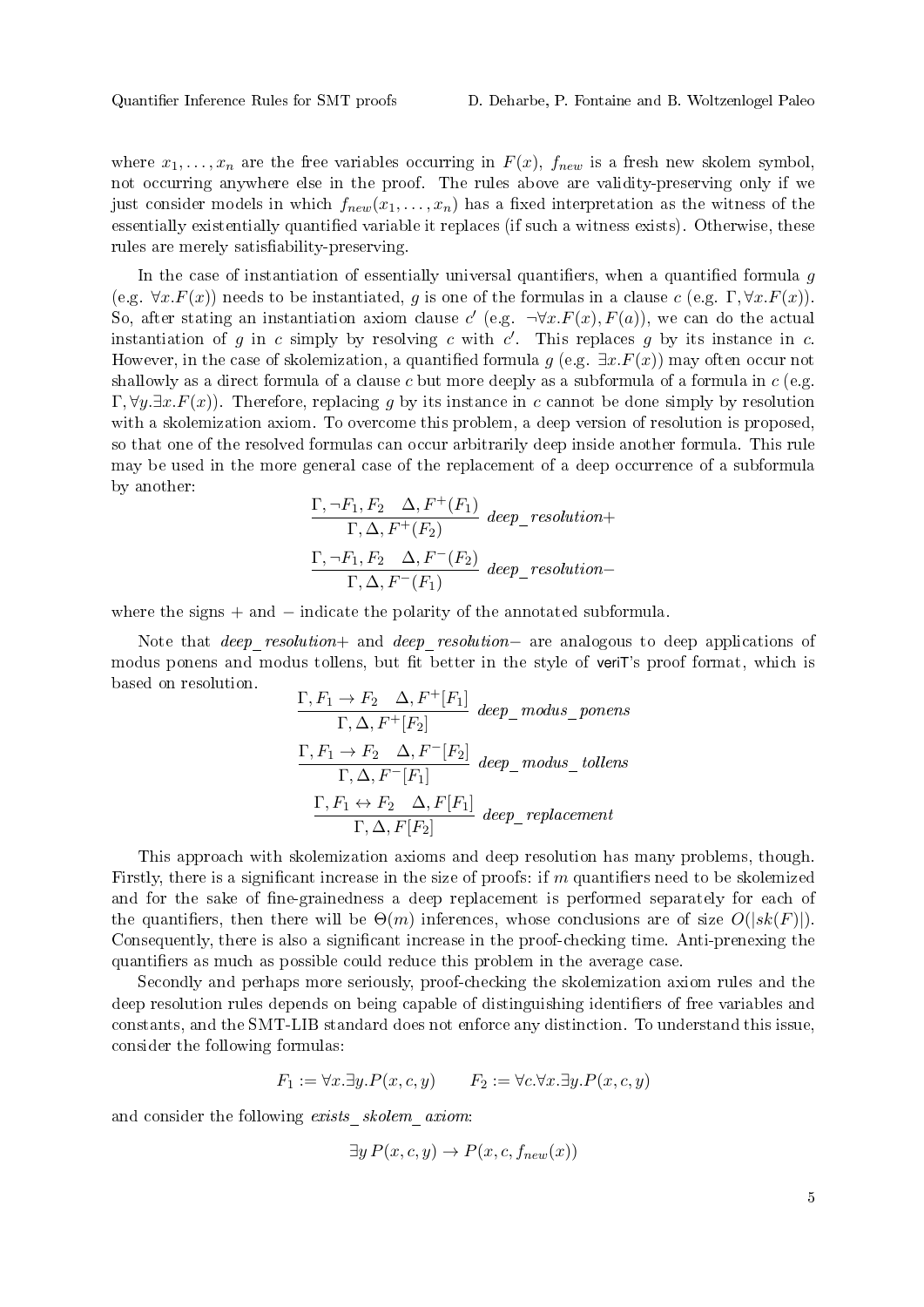Proof-checking this axiom depends on being able to tell whether  $c$  is a variable or a constant. for if it were a variable, then c should also have been listed as an argument of  $f_{new}$ . Moreover both  $F_1$  and  $F_2$  might occur in a proof, and then c occurs both as a constant identifier and as a variable identifier. In such cases, the proof-checker should be able to accept this skolem axiom, it should be able to accept a deep resolution (or modus ponens) with  $F_1$  (concluding  $\forall x.P(x, c, f_{new}(x))$ , but it should also be able to reject an incorrect deep resolution (or modus ponens) with  $F_2$  (unsoundly concluding  $\forall x.P(x, c, f_{new}(x))$  instead of  $\forall x.\forall c.P(x, c, f_{new}(x, c))$ ). This simple example shows that the combination of skolem axioms, deep replacement rules and no distinction between identifiers for constants and for variables leads to unsoundness. This could be fixed by requiring non-local side conditions in the deep replacement rules, so that a deep replacement is only allowed if any skolem function symbol occuring in the replacing formula has as arguments all the identifiers that occur free in the replacing formula and that become bound after the replacement. Although this is technically feasible, it is questionable whether the increase in the complexity of proof-checking is a reasonable price to pay for the fine-grainedness and elegance provided by the deep replacement rules and the skolem axioms.

This means that the proof checker would not be able the check the correctness of a skolemization axiom inference locally; it would not be able to verify whether the list of arguments of the skolem function, which ought to contain all the free variables (but not the constants) of  $F(x)$ . is correct. The proof checker would only be able to tell whether the arguments of the skolem function are variables or constants when the deep resolutions are performed. Proof-checking would not be just local anymore, since the proof checker would need to keep track of some global correctness conditions. One way to keep proof-checking local, while still keeping fine-grainedness would be to combine the skolemization axiom rule and the deep resolution rule into a single unary inference rule, as follows:

$$
\frac{\Gamma, G^{+}[\exists x. F(x)]}{\Gamma, G^{+}[F(f_{new}(x_1, ..., x_n))]}
$$
 exists\_s  
solem  

$$
\frac{\Gamma, G^{-}[\forall x. F(x)]}{\Gamma, G^{-}[F(f_{new}(x_1, ..., x_n))]}
$$
 forall\_s  
solem

where  $x_1, \ldots, x_n$  are the free variables of  $F(x)$  that are bound in  $G(Qx.F(x))$ .

Another approach would be to give up using skolem terms and use Hilbert's epsilon terms instead. A problem with this approach is that the size of the transformed formula  $epsilon(F)$  for a first-order formula  $F$  is in the worst-case  $\Omega(2^{|F|})$  for tree-like  $F.$  This lower bound can be easily proved by considering the sequence of linearly growing formulas  $F_n := \exists x_1 \dots \exists x_n P(x_1, \dots, x_n)$ and checking that the sequence  $epsilon(F_n)$  grows indeed in  $\Omega(2^n)$ . For dag-like F, another exponential blow up is possible, since the formula may need to be transformed to a tree, and hence the size is  $\Omega(2^{2^{|F|}})$ .

$$
\overline{\exists \vec{x}. F(\vec{x}) \to F(\epsilon \vec{x}. F(\vec{x}))} \overset{epsilon}{\to} \underset{F(\epsilon \vec{x}. \neg F(\vec{x})) \to \forall \vec{x}. F(\vec{x})}{\longrightarrow} \underset{e}{\text{psilon} \times \text{min}} \underset{F(\epsilon \vec{x}. \neg F(\vec{x})) \to \forall \vec{x}. F(\vec{x})}{\longrightarrow} \underset{e}{\text{epsilon} \times \text{min}} \underset{e}{\text{min}} \underset{F(\epsilon \vec{x}. \neg F(\vec{x})) \to \forall \vec{x}. F(\vec{x})}{\longrightarrow} \overline{\text{epsilon} \times \text{min}} \overset{e}{\to} \overline{\text{min}} \overset{e}{\to} \overline{\text{min}} \overset{e}{\to} \overline{\text{min}} \overset{e}{\to} \overline{\text{min}} \overset{e}{\to} \overline{\text{min}} \overset{e}{\to} \overline{\text{min}} \overset{e}{\to} \overline{\text{min}} \overset{e}{\to} \overline{\text{min}} \overset{e}{\to} \overline{\text{min}} \overset{e}{\to} \overline{\text{min}} \overset{e}{\to} \overline{\text{min}} \overset{e}{\to} \overline{\text{min}} \overset{e}{\to} \overline{\text{min}} \overset{e}{\to} \overline{\text{min}} \overset{e}{\to} \overline{\text{min}} \overset{e}{\to} \overline{\text{min}} \overset{e}{\to} \overline{\text{min}} \overset{e}{\to} \overline{\text{min}} \overset{e}{\to} \overline{\text{min}} \overset{e}{\to} \overline{\text{min}} \overset{e}{\to} \overline{\text{min}} \overset{e}{\to} \overline{\text{min}} \overset{e}{\to} \overline{\text{min}} \overset{e}{\to} \overline{\text{min}} \overset{e}{\to} \overline{\text{min}} \overset{e}{\to} \overline{\text{min}} \overset{e}{\to} \overline{\text{min}} \overset{e}{\to} \overline{\text{min}} \overset{e}{\to} \overline{\text{min}} \overset{e}{\to} \overline{\text{min}} \overset{e}{\to} \overline{\text{min}} \overset{e}{\to} \overline{\text{min}} \overset{e}{\to} \over
$$

Yet another alternative worth considering would be to stop doing skolemization as a preprocessing step altogether, and do it only on demand, when an essentially existentially quantied formula occurs shallowly as a direct formula of a clause. In this case, no deep replacement would be necessary, and skolem terms would be always just skolem constants. Equivalently, strong quantifier rules or axioms that instantiate the essentially existentially quantified variables by eigen-variables could be used.